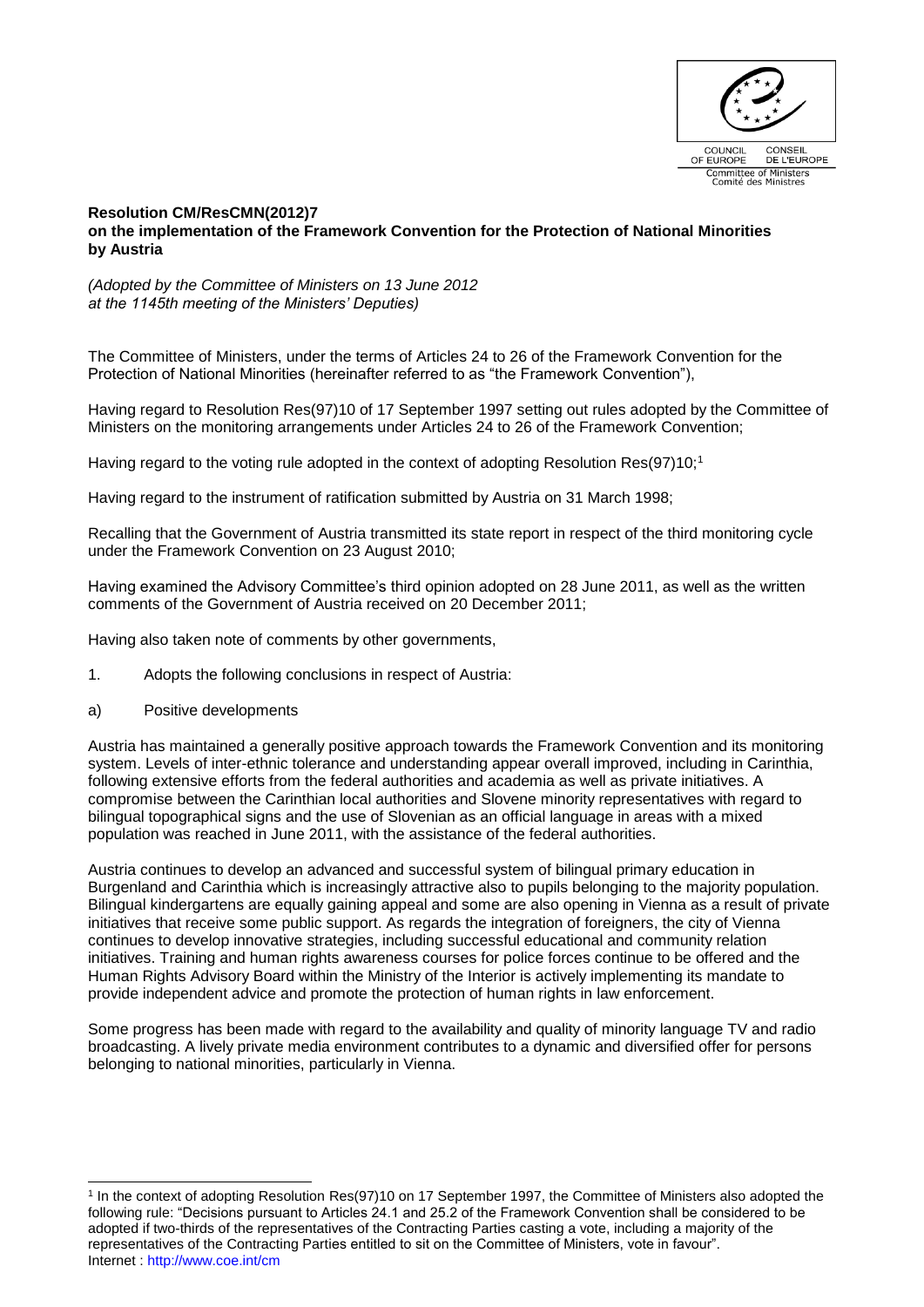## b) Issues of concern

There has been no visible progress towards a more consistent and inclusive application of the Framework Convention, as persons belonging to national minorities living outside their areas of traditional settlement still lose the benefit of substantial minority rights when moving away from the areas. Overall, the approach of the authorities with regard to the application of minority rights appears linked to statistical considerations, particularly as regards the recognition of a group as a national minority and the implementation of certain minority linguistic and educational rights.

The financial support of the Federal Chancellery for activities aiming at the preservation and development of national minority cultures and languages has not increased since 1995 and has not been adjusted to inflation which results in an actual decrease of the support. While additional sources of funding are available from other relevant ministries, as well as at *Länder* level, allocations are usually short-term and project-based, which limits opportunities for minority groups to engage in more comprehensive or sustainable initiatives. These, however, are essential as all groups express concern at the ongoing process of losing their distinct identity.

There is no comprehensive system to obtain reliable data on the situation of persons belonging to national minorities which hampers the development of targeted and efficient policies for the promotion of equal opportunities. In the absence of reliable data on the situation of Roma, for instance, perceptions of their access to education and employment among minority representatives and relevant authorities differ greatly.

Despite concerted efforts by the authorities, racist or xenophobic incidents continue to be reported with some regularity, as are statements from within the political spectrum that incite inter-ethnic hostility. The available legal remedies against discrimination and criminal law provisions sanctioning racial or ethnically-motivated violence are reportedly applied only seldom and appear not to be widely known. The capacity of the Ombudspersons for Equal Treatment and the Equality Commission must be further strengthened to enable them to more effectively address discrimination and raise awareness in society.

National minority representatives consider that their history and culture remain underrepresented in textbooks and school curricula; information reveals little about the positive contributions of national minorities to the Austrian culture and seems often to be based on stereotypes. The persecution and deportation of persons belonging to national minorities between 1938 and 1945 are reportedly not sufficiently addressed.

Apart from radio coverage in the Slovenian language in Carinthia, the overall offer in minority language TV and radio programmes as well as print media is limited and insufficient to enable an adequate presence of national minority languages in the media. The Austrian Press Promotion system in practice disadvantages smaller editions without supra-regional coverage (including minority language newspapers), paying insufficient attention to the essential role played by the media in the promotion of the cultural and linguistic identity of minorities.

The Constitutional Court decisions of 13 December 2001 (on bilingual topographical signs in Carinthia) as well as of 4 October 2000 (on the use of the Slovenian language with local authorities) remain insufficiently implemented. Minority representatives report limited willingness by civil servants to accommodate minority languages in official dealings, even in the municipalities where minority language use is formally admitted. The compromise regarding the municipalities where bilingual signs should be displayed and the Slovenian language admitted to be used with authorities, lies below the standard of protection referred to as adequate by the Constitutional Court in 2001.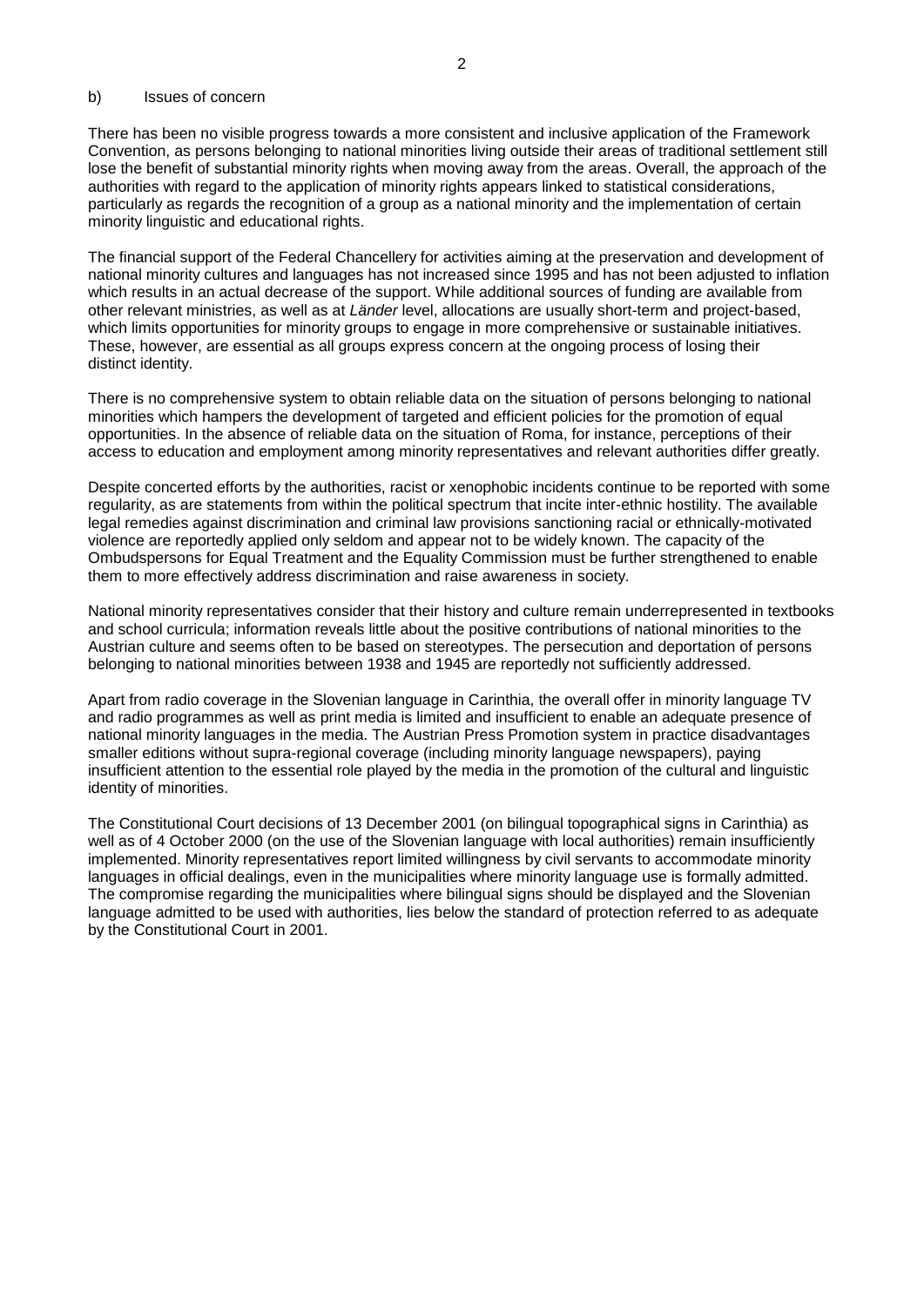The positive results of bilingual education in primary school can often not be built upon due to the fact that only limited opportunities for bilingual higher education exist. The quality and quantity of bilingual education is not always satisfactory, particularly in Burgenland. More efforts should be made to increase the availability of adequate teacher training for bilingual and minority language education. The educational needs of persons belonging to national minorities in Vienna are still not adequately met despite an increasing demand for education in minority languages. The support allocated to private institutions teaching minority languages is insufficient to secure their longer-term existence.

There have been no significant improvements as regards the promotion of effective participation of national minorities in decisions that affect them. Neither the appointment procedures to the advisory councils nor their composition have been reviewed, and their competency remains limited to the distribution of the federal funds for minority cultural activities. A proposal for amendments to the 1976 Law on Ethnic Groups concerning linguistic rights was introduced to parliament without prior consultation with representatives of all affected national minority groups. Despite some notable exceptions, persons belonging to the Roma minority continue to face substantial difficulties, particularly as regards access to education and formal employment. Efforts continue to be made by the federal as well as *Länder* authorities but there is still no comprehensive, longterm programme designed and implemented in close co-operation with Roma representatives to promote their effective equality and participation in public life.

2. Adopts the following recommendations in respect of Austria:

In addition to the measures to be taken to implement the detailed recommendations contained in sections I and II of the opinion of the Advisory Committee, the authorities are invited to take the following measures to improve further the implementation of the Framework Convention:

## **Issues for immediate action<sup>2</sup>**

take resolute steps towards amending the national minority legislation with a view to ensuring consistent and inclusive protection of national minority rights throughout Austria; ensure comprehensive and effective consultation with national minority representatives before adopting any amendments to relevant legislation;

ensure effective and consistent enjoyment throughout Austria of the linguistic rights of persons belonging to national minorities in line with Articles 10 and 11 of the Framework Convention and relevant Constitutional Court decisions; ensure that due flexibility is introduced when applying thresholds in relevant national legislation to avoid arbitrary distinctions being made;

review the current system for the appointment and composition of the advisory councils for national minorities to ensure that they are representative of the views and concerns of persons belonging to national minorities; substantially broaden the competencies of the councils and ensure that they are effectively consulted on all issues that affect them and have an impact on the relevant decision making.

## **Other recommendations<sup>2</sup>**

l

design, implement and regularly monitor, in close consultation and co-operation with Roma representatives, comprehensive long-term programmes to promote the effective equality and participation of persons belonging to the Roma minority in all spheres of public life;

increase the financial support aimed at the preservation and development of national minority culture, language and identity and review the payment modalities to ensure that longer-term initiatives can be planned and implemented effectively;

reinforce ongoing efforts to address racism and xenophobia in society, including by strongly condemning all manifestations of intolerance and populism in the political arena and the media, and continue to raise awareness on the available legal remedies; strengthen the capacity of the Ombudspersons for Equal Treatment and the Equality Commission to more effectively combat discrimination in society;

enhance the presence of minority languages in radio and TV broadcasts as well as print media and consider making available special press subsidies for minority languages;

<sup>&</sup>lt;sup>2</sup> The recommendations below are listed in the order of the corresponding articles of the Framework Convention.